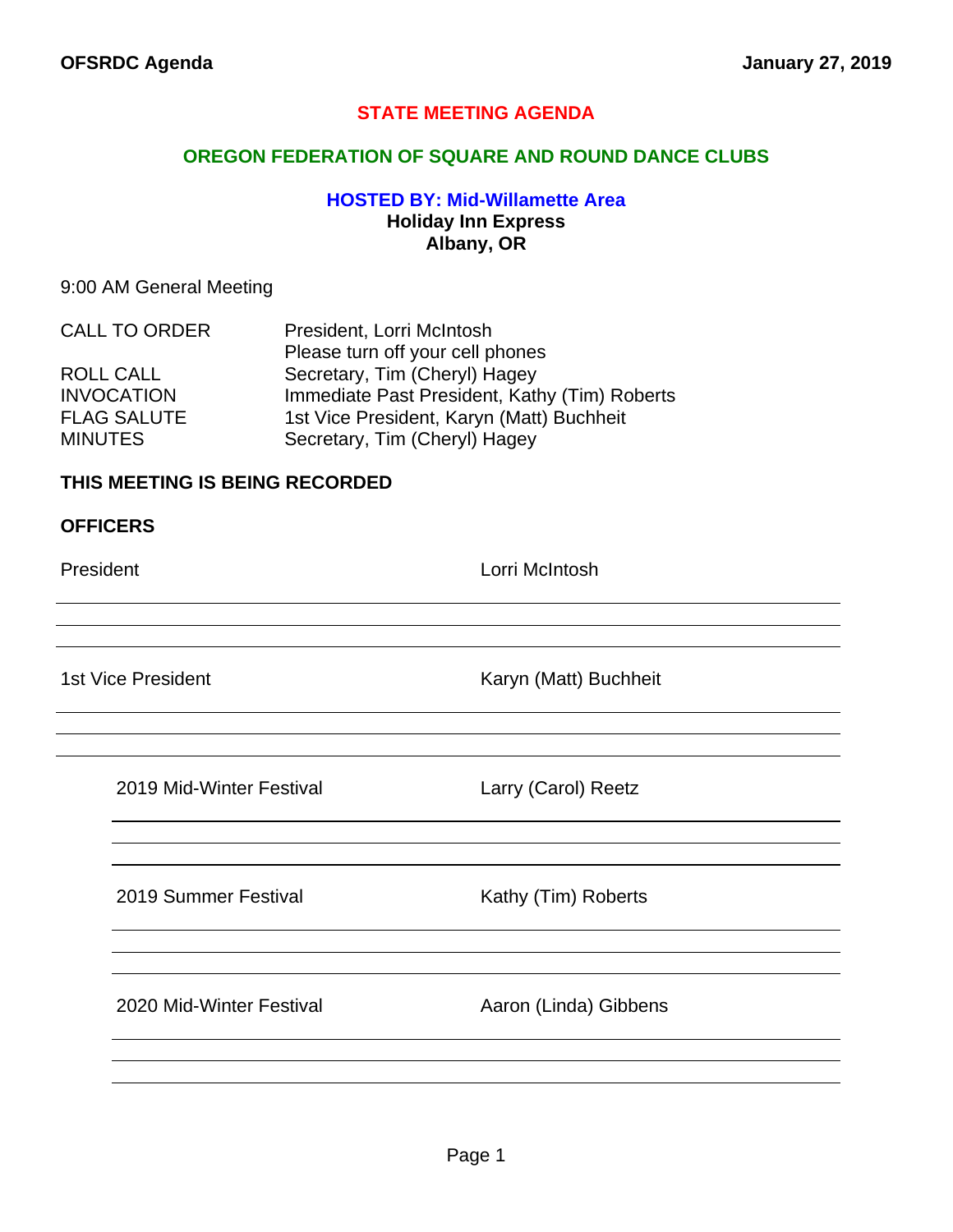|           | <b>Oregon Federation News</b> | Tim (Kathy) Roberts  |
|-----------|-------------------------------|----------------------|
|           |                               |                      |
|           | 2nd Vice President            | Gary (Joyce) Clark   |
| Secretary |                               | Tim (Cheryl) Hagey   |
| Treasurer |                               | Lane (Marie) Clem    |
|           | Membership                    | Patty (Dave) Cooper  |
|           | Insurance                     | Marilyn (Ron) Schmit |
|           | <b>Past President</b>         | Kathy (Tim) Roberts  |
|           | <b>APPOINTED OFFICERS</b>     |                      |
|           | Parliamentatian               | Tim (Kathy) Roberts  |
|           |                               |                      |
|           | <b>Education/Publicity</b>    | Kathy (Tim) Roberts  |
|           |                               |                      |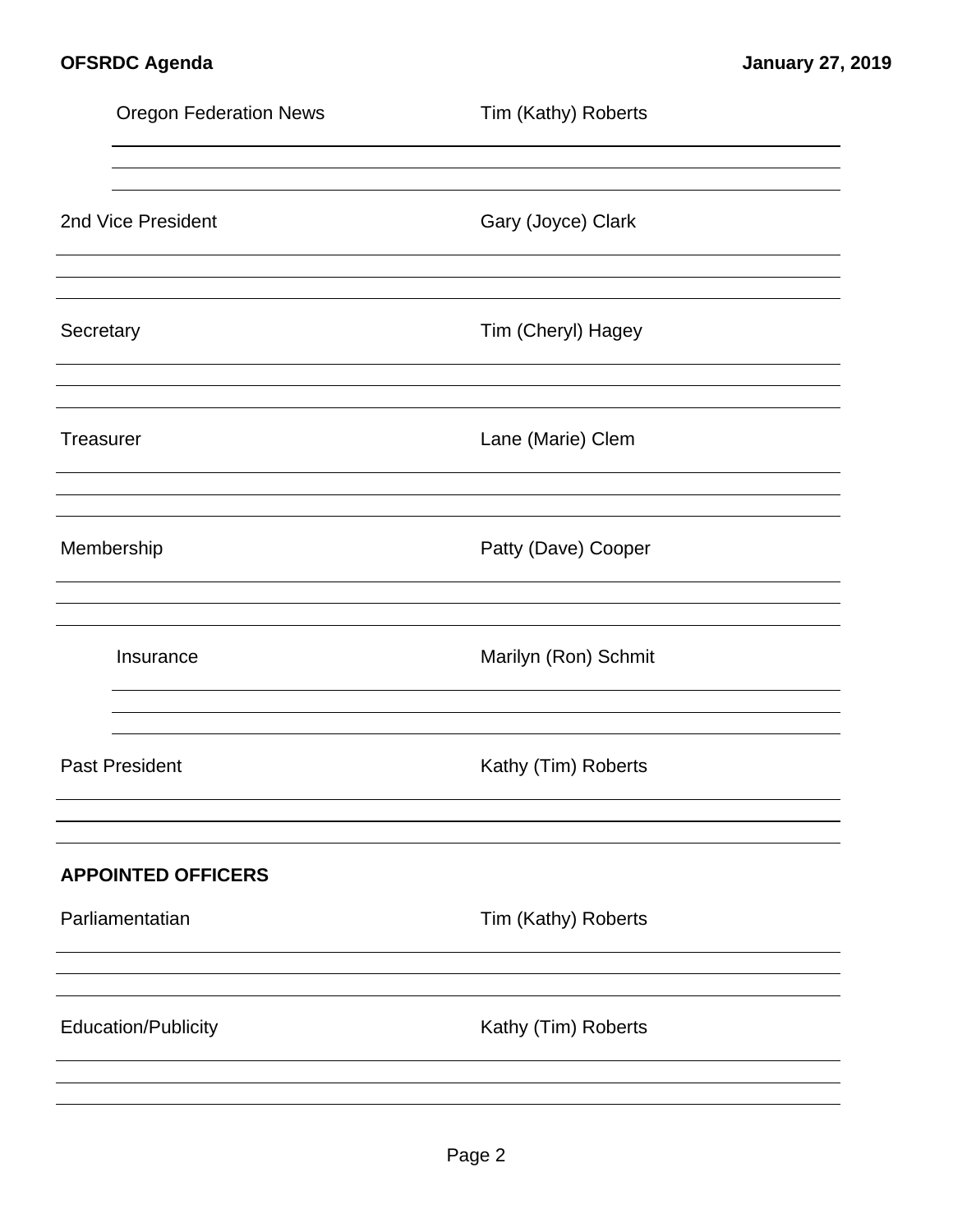| Historian                   | Marilyn (Ron) Schmit  |
|-----------------------------|-----------------------|
|                             |                       |
| <b>COMMITTEE CHAIRS</b>     |                       |
| <b>BMI/ASCAP</b>            | <b>Ralph Lambert</b>  |
|                             |                       |
| <b>Youth Activities</b>     | Karyn (Matt) Buchheit |
|                             |                       |
| <b>ORDTA</b>                | Tami Helms (Tim Keck) |
|                             |                       |
| <b>Round Dance Sreening</b> | Tami Helms (Tim Keck) |
|                             |                       |
| <b>Caller Liaison</b>       | Janienne Alexander    |
|                             |                       |
| Webmaster                   | Tim (Kathy) Roberts   |
|                             |                       |
| <b>State Fair</b>           | Marilyn (Ron) Schmit  |
|                             |                       |
| <b>Background Check</b>     | Tim (Kathy) Roberts   |
|                             |                       |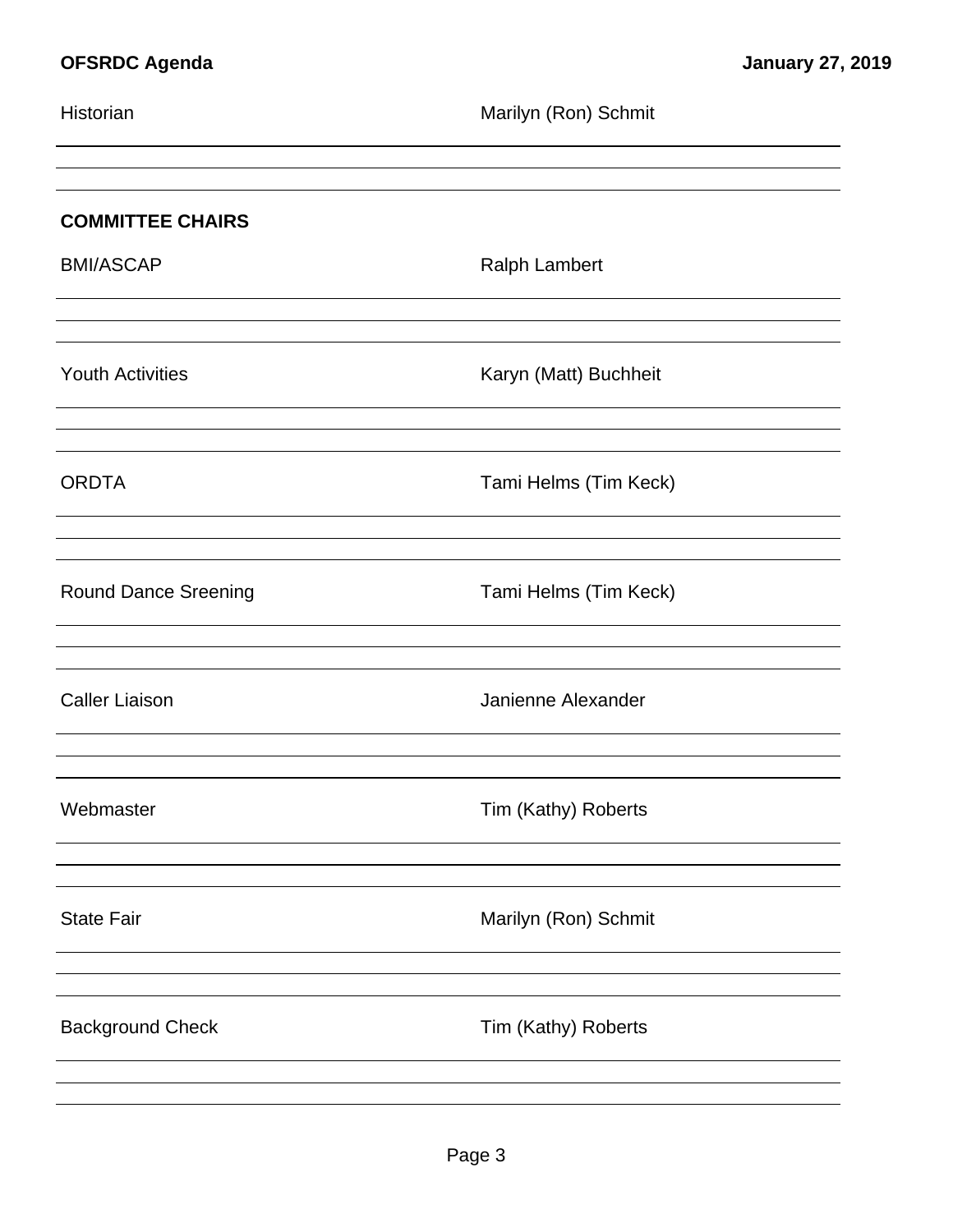## **OLD BUSINESS**

| А.                           |                                                                                                                |  |  |  |  |  |
|------------------------------|----------------------------------------------------------------------------------------------------------------|--|--|--|--|--|
|                              |                                                                                                                |  |  |  |  |  |
| <b>RECESS</b>                |                                                                                                                |  |  |  |  |  |
| <b>NEW BUSINESS</b>          |                                                                                                                |  |  |  |  |  |
| Α.                           | Kathy Roberts: Motion for Eager Beavers (TVC) to host Summer Festival 2020 in<br>Seaside August 21-23, 2020    |  |  |  |  |  |
| <b>B.</b>                    | Kathy Roberts: Motion to establish a contractual relationship with SESAC based on<br>Ralph Lambert's proposal. |  |  |  |  |  |
| C.                           |                                                                                                                |  |  |  |  |  |
| <b>DELEGATES</b>             |                                                                                                                |  |  |  |  |  |
| Mid-Willamette Area          | <b>Julia Buchheit</b>                                                                                          |  |  |  |  |  |
|                              |                                                                                                                |  |  |  |  |  |
| <b>Portland Area Council</b> | <b>Betty Chipps</b>                                                                                            |  |  |  |  |  |
| Rogue-Sis-Q Council          | Roberta (Phil) Claudson                                                                                        |  |  |  |  |  |
| <b>South Coast Council</b>   | Pat (Cherie) Cox                                                                                               |  |  |  |  |  |
| Page 4                       |                                                                                                                |  |  |  |  |  |
|                              |                                                                                                                |  |  |  |  |  |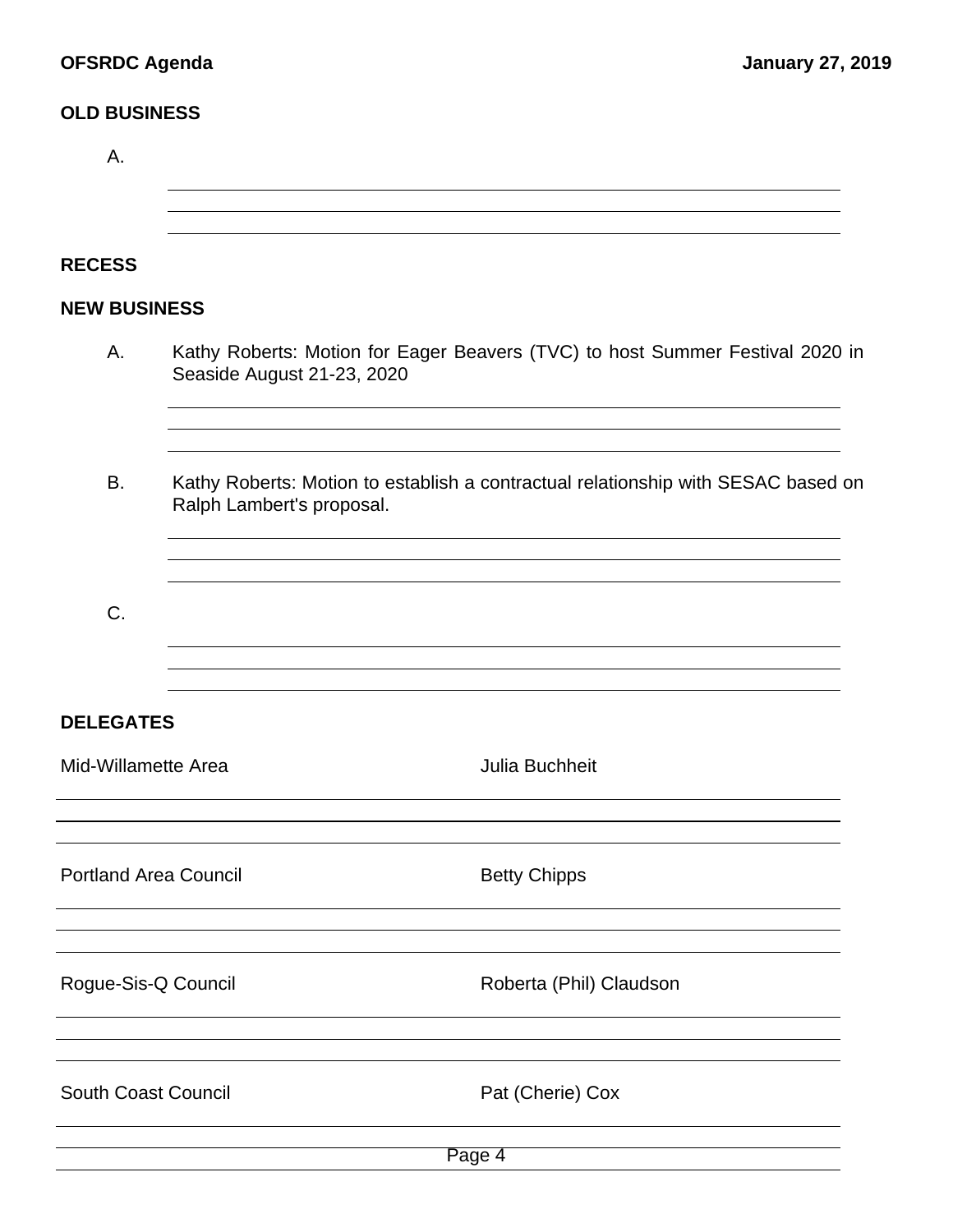| <b>Tualatin Valley Council</b>                                 | <b>Mary Schneider</b>  |
|----------------------------------------------------------------|------------------------|
| Umpqua Area Council                                            | Frank (Rita) Schuchard |
| <b>Blue Mountains Council</b>                                  | David (Sally) Stutzman |
| <b>Central Oregon Council</b>                                  | <b>Kippen Parret</b>   |
| <b>Emerald Empire Council</b>                                  | Zola (Ray) Jones       |
| Interstate Highlanders                                         | Cece (Sarge) Glidewell |
| <b>ACTIVE GOODWILL AMBASSADORS</b><br>Dale & Kathy Worthington |                        |
| Lee & Barbi Ashwill                                            |                        |

## **GOOD OF THE ORDER**

# **NEXT SCHEDULED MEETING**